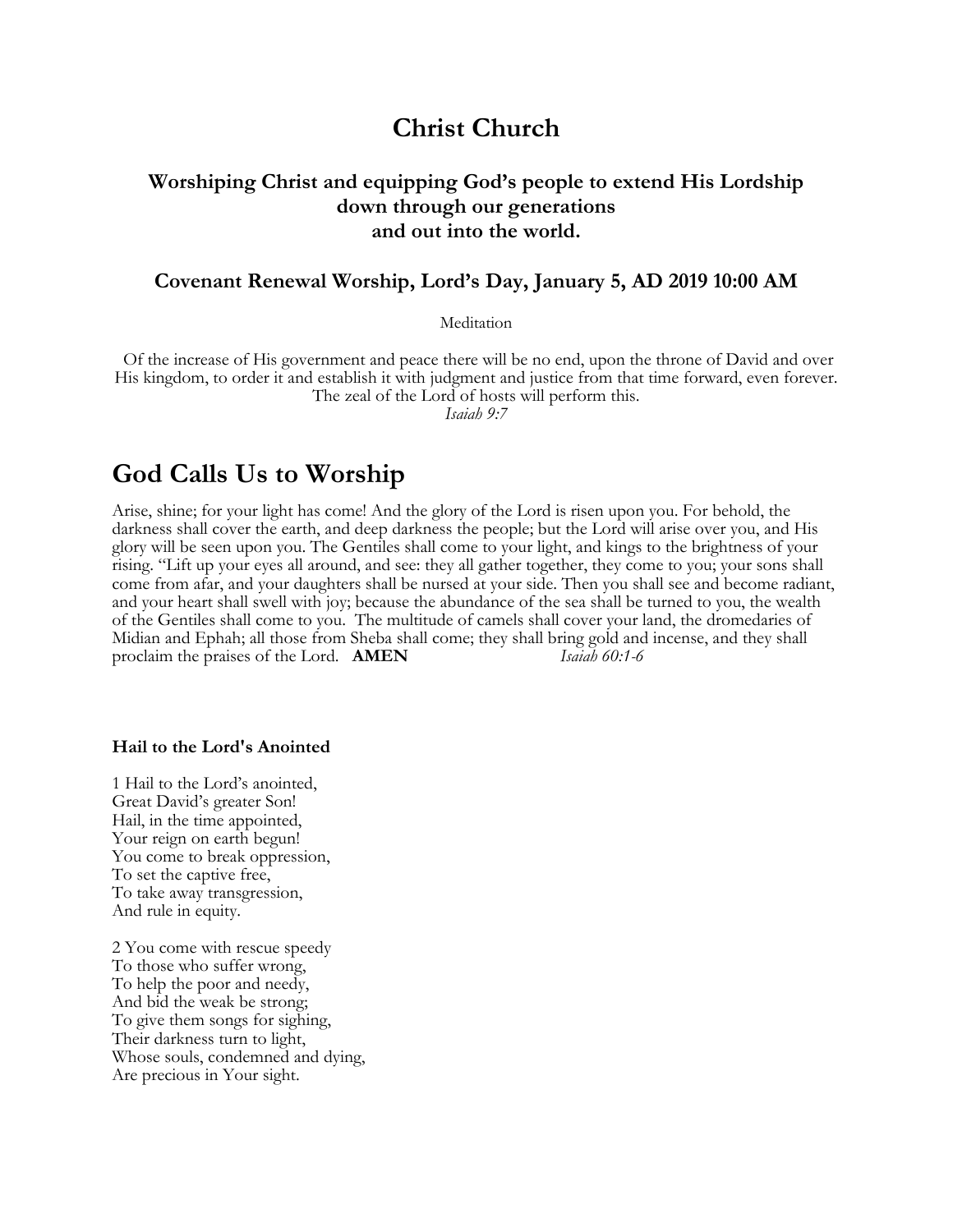3 You shall come down like showers Upon the fruitful earth; Love, joy, and hope, like flowers, Spring in Your path to birth. Before You on the mountains Shall peace, the herald, go, And righteousness in fountains From hill to valley flow.

4 Kings shall fall down before You, And gold and incense bring; All nations shall adore You, Your praise all people sing. To You shall prayer unceasing And daily vows ascend, Your kingdom still increasing, A kingdom without end. **AMEN**

#### **Responsive Reading Psalm 72:1, 8-11**

Leader: Give the King Your judgments, O God,

#### **Congregation: And Your righteousness to the King's Son.**

Leader: He shall have dominion also from sea to sea,

#### **Congregation: And from the River to the ends of the earth.**

Leader: Those who dwell in the wilderness will bow before Him.

#### **Congregation: And, His enemies will lick the dust.**

Leader: The kings of Tarshish and of the isles will bring presents.

#### **Congregation: The kings of Sheba and Seba will offer gifts.**

Leader: Yes, all kings shall fall down before Him.

#### **Congregation: All nations shall serve Him. AMEN**

#### **Now Blessed Be the Lord Our God Trinity Hymnal 11**

1 Now blessed be the Lord our God, The God of Israel, For He alone does wondrous works In glory that excel.

2 And blessed be His glorious name To all eternity; The whole earth let His glory fill. Amen, so let it be.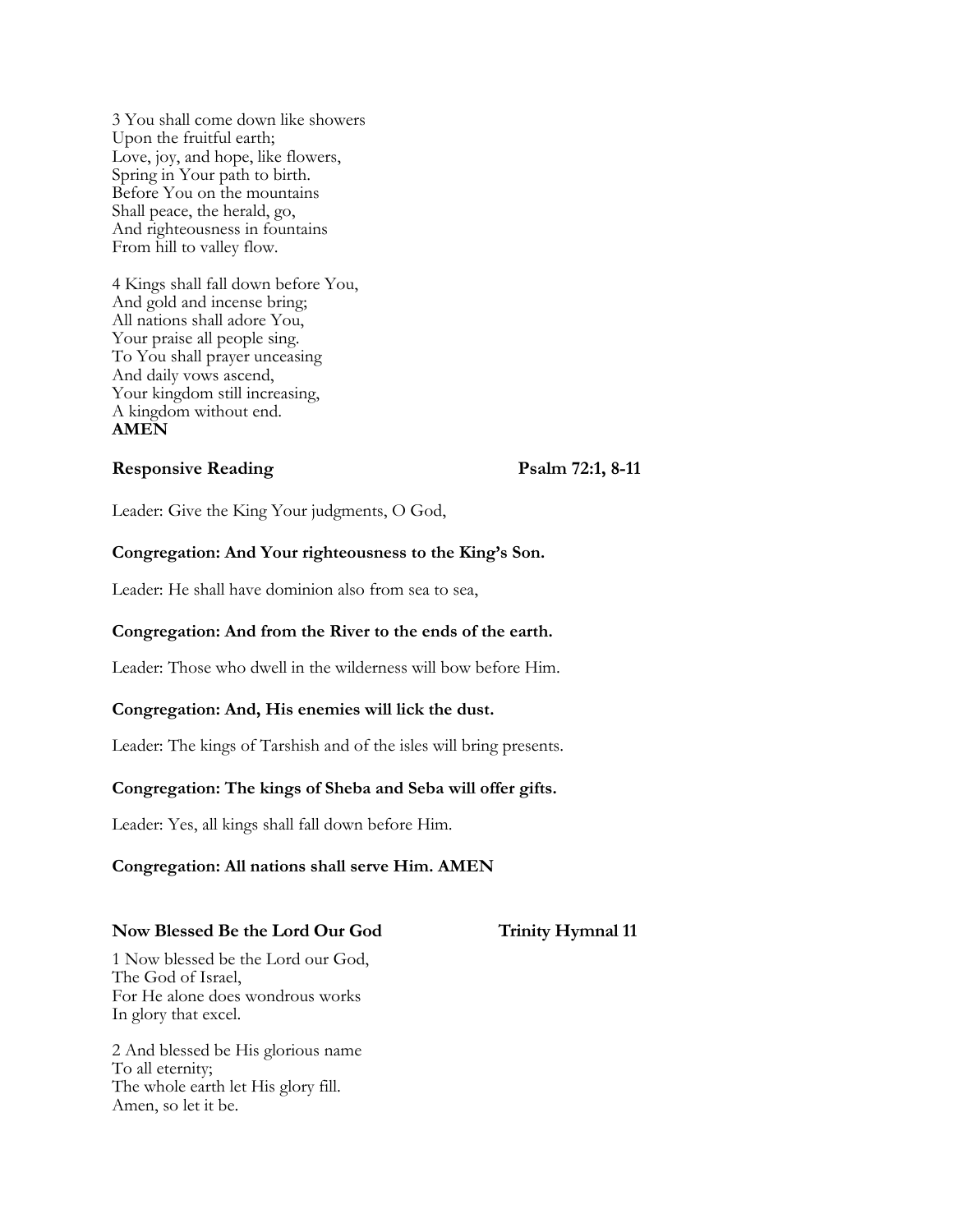3 His wide dominion shall extend From sea to utmost sea, And unto earth's remotest bounds His peaceful rule shall be.

4 Yea, all the kings shall bow to Him, His rule all nations hail; He will regard the poor man's cry When other helpers fail. **AMEN**

## **Confession of Sin**

And I prayed to the Lord my God, and made confession, and said, "O Lord, great and awesome God, who keeps His covenant and mercy with those who love Him, and with those who keep His commandments, we have sinned and committed iniquity, we have done wickedly and rebelled, even by departing from Your precepts and Your judgments.<br>AMEN Daniel 9:4-5 **AMEN** *Daniel 9:4-5*

#### **Silent Confession followed by Corporate Confession**

Leader: Let us confess our sins to Almighty God.

**Congregation: O, My Savior, I thank You from the depths of my being for Your wondrous grace and love in bearing my sin in Your own body on the tree. May Your cross be to me as the tree that sweetens my bitter Marahs, as the rod that blossoms with life and beauty, as the brazen serpent that calls forth the look of faith. By Your cross crucify my every sin. O my Lord and Savior, You have also appointed a cross for me to take up and carry, a cross before You give me a crown. Teach me, gracious Lord and Savior, that with my cross You send promised grace so that I may bear it patiently, that my cross is Your yoke which is easy, and Your burden which is light. AMEN**

#### **Assurance of Pardon**

…Grace to you and peace from Him who is and who was and who is to come, and from the seven Spirits who are before His throne, and from Jesus Christ, the faithful witness, the firstborn from the dead, and the ruler over the kings of the earth. To Him who loved us and washed us from our sins in His own blood, and has made us kings and priests to His God and Father, to Him be glory and dominion forever and ever. Amen.

**AMEN** *Revelation 1:4-6*

Leader: Our sins are forgiven!

**Congregation: Thanks be to God!**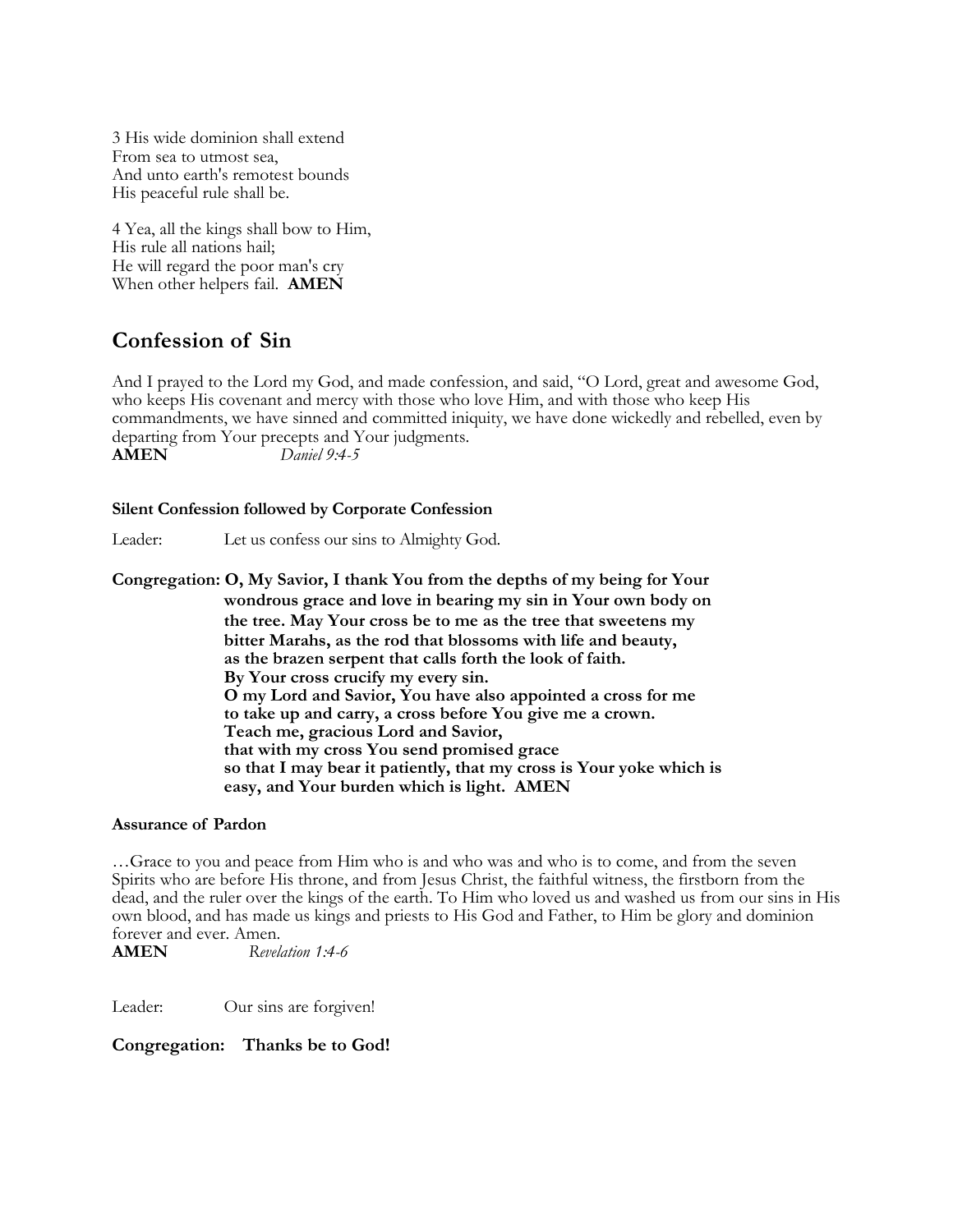#### **O Savior, Precious Savior** Trinity Hymnal 159

1 O Savior, precious Savior, Whom yet unseen we love, O Name of might and favor, All other names above; We worship You, we bless You, To You alone we sing; We praise You, and confess You Our holy Lord and King.

2 O bringer of salvation, Who wondrously have wrought, Yourself the revelation Of love beyond our thought; We worship You, we bless You, To You alone we sing; We praise You, and confess You Our gracious Lord and King.

3 In You all fulness dwelling, All grace and pow'r outpours: The glory all-excelling, O Son of God, is Yours; We worship You, we bless You, To You alone we sing; We praise You, and confess You Our glorious Lord and King.

4 O grant the consummation Of this our song above In endless adoration, And everlasting love; Then shall we praise and bless You Where perfect praises ring, And evermore confess You Our Savior and our King. **AMEN**

**Confession of Faith The Apostles' Creed**

**Congregation: I believe in God the Father Almighty, maker of heaven and earth. I believe in Jesus Christ, His only Son, our Lord, Who was conceived by the Holy Spirit, and born of the virgin Mary. He suffered under Pontius Pilate, was crucified, died, and was buried; He descended into Hades. The third day He rose again from the dead. He ascended into heaven and is seated at the right hand of God the Father Almighty. From there He will come to judge the living and the dead. I believe in the Holy Spirit, the holy catholic church, the communion of saints, the forgiveness of sins, the resurrection of the body, and the life everlasting. AMEN**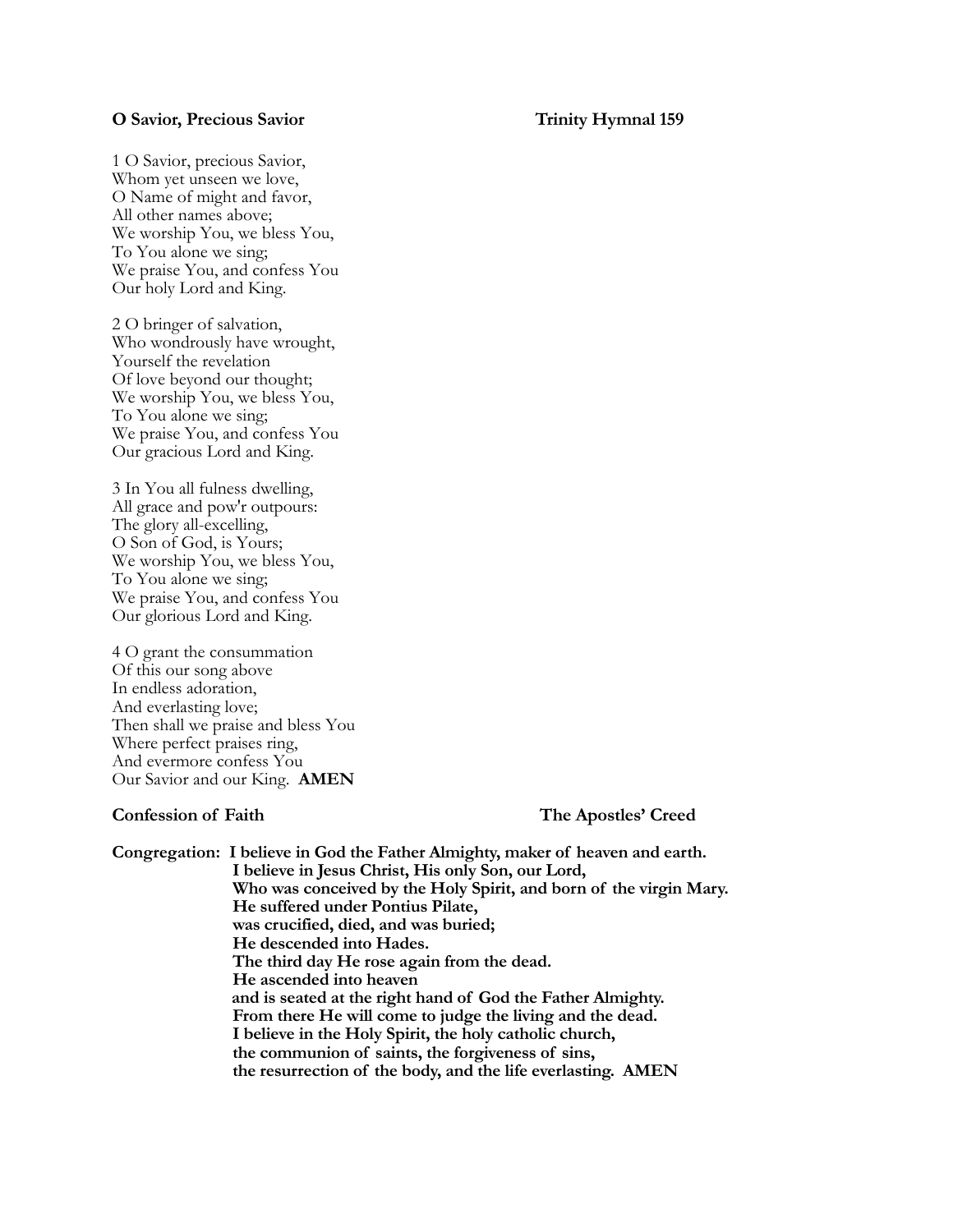#### **Intercessory Prayer**

…to the intent that now the manifold wisdom of God might be made known by the church to the principalities and powers in the heavenly places, according to the eternal purpose which He accomplished in Christ Jesus our Lord, in whom we have boldness and access with confidence through faith in Him.<br>**AMEN** 

**AMEN** *Ephesians 3:10-12*

Leader Prays

**Congregation: Our Father in heaven, Hallowed be Your name. Your kingdom come. Your will be done on earth as it is in heaven. Give us this day our daily bread. And forgive us our debts, As we forgive our debtors. And do not lead us into temptation, But deliver us from the evil one. For Yours is the kingdom and the power and the glory forever. AMEN**

Tithes and Offerings Doxology

# **God Consecrates Us with His Word**

The Reading of the Scriptures **Matthew 2:1-12** 

Leader: The word of the Lord.

**Congregation: Thanks be to God!**

**The Revelation of the King of Kings** *Justin Wallick*

#### **As with Gladness Men of Old Trinity Hymnal 226**

1 As with gladness men of old Did the guiding star behold; As with joy they hailed its light, Leading onward, beaming bright; So, most gracious God, may we Evermore be led to Thee.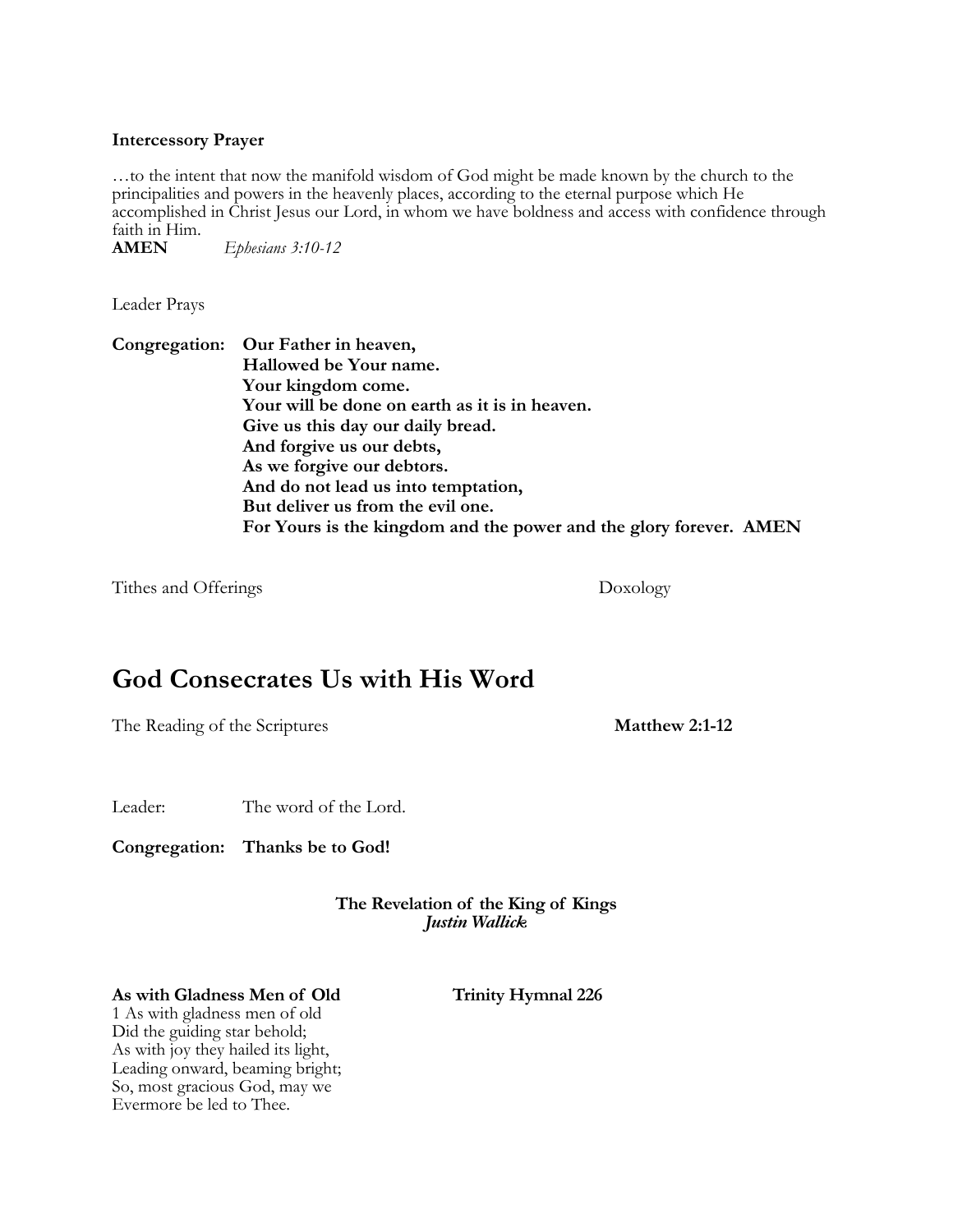2 As with joyful steps they sped To that lowly cradle bed, There to bend the knee before Him whom heav'n and earth adore; So may we with willing feet Ever seek Thy mercy seat.

3 As they offered gifts most rare At that cradle rude and bare; So may we with holy joy, Pure, and free from sin's alloy, All our costliest treasures bring, Christ, to Thee, our heav'nly King.

4 Holy Jesus, ev'ry day Keep us in the narrow way; And when earthly things are past, Bring our ransomed souls at last Where they need no star to guide, Where no clouds Thy glory hide.

5 In the heav'nly country bright Need they no created light; Thou its light, its joy, its crown, Thou its sun which goes not down; There forever may we sing Alleluias to our King. **AMEN**

# **God Communes With Us**

Elder: God is good!

#### **Congregation: All the time!**

Elder: Let us give thanks to the Lord our God. Let us pray.

### **Congregation: O Lord our God,**

 **thank you for lifting our heads, raising us up, and seating us at this Your table as royal sons and daughters of Your kingdom. Thank you for the grace that is given here. Thank you for this reminder of our redemption, this food for our faith, and this hope for our future. Fix our eyes on the One who invites us here and gives Himself to us that we may feed on and with Him. May we eat this bread with joy and drink this wine with a merry heart knowing that God has already accepted our works. May we taste and see that the Lord is good. AMEN**

**The Sacrament of the Lord's Supper**